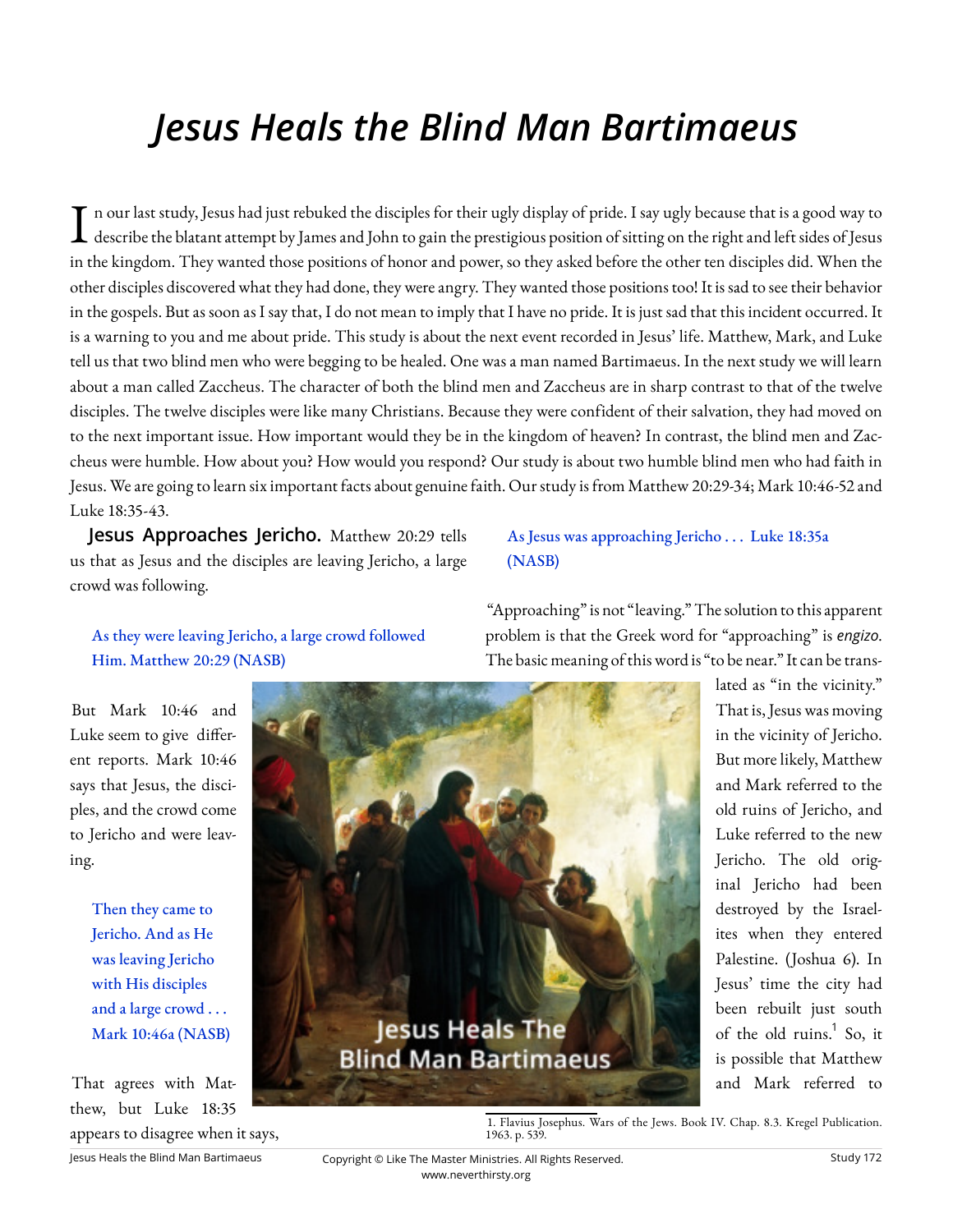the ruins of the old city, and Luke referred to the new city. This would also agree with Luke 19:1 which says that Jesus entered Jericho later and met Zaccheus. Since all of Scripture was written by the Holy Spirit (2 Peter 1:20-21), we know He wrote Matthew, Mark, and Luke. So there is no contradiction in the details. We must discover the facts so that we can understand what they were reporting. The modern-day Jericho was fi fteen miles north of Jerusalem.

**Two Blind Beggars.** Matthew 20:30 tells us that two men were sitting by the road when Jesus, the disciples, and the crowd approached Jericho.

Bartimaeus must have been a well-known individual, or he would not have been mentioned by name in the gospel of Mark.

**Real Faith Will Focus On Christ.** The gospel of Luke gives us the next chronological event. We are told Bartimaeus heard a crowd walking by.

## Now hearing a crowd going by, he began to inquire what this was. Luke 18:36 (NASB)

The ears of the two blind men worked very well. They heard the crowd, but they could not understand who was there

And two blind men sitting by the road . . . Matthew 20:30a (NASB)

But both Mark and Luke do not mention that there were two blind beggars. They just focus on one of the men. The one man they speak



or what they were doing. So, the two men, especially Bartimaeus, asked what was happening. Both the gospels of Matthew and Luke tell us that the crowd said Jesus the Nazarene was walking by them.

. . . hearing that Jesus was passing by, cried out, . . . Matthew 20:30a (NASB)

of was a blind beggar sitting by the road (Mark 10:46b; Luke 18:35b). Only Mark gives us his name, Bartimaeus, and Luke says he was begging. Bartimaeus was a blind beggar sitting by the road. We do not know anything about the other man, except that he was also blind!

#### . . . a blind beggar named Bartimaeus, the son of Timaeus, was sitting by the road. Mark 10:46b (NASB)

. . . a blind man was sitting by the road begging. Luke 18:35b (NASB)

They told him that Jesus of Nazareth was passing by. Luke 18:37 (NASB)

We can imagine the panic that must have gripped the blind men when they heard that Jesus had not stopped, but He was walking past them. Their opportunity for healing was walking by them. Maybe Jesus had already walked too far away for Him to hear them? So, what would you do if you were blind and could not see if He was near or far away? All three gospels tell us both men shouted as loudly as they could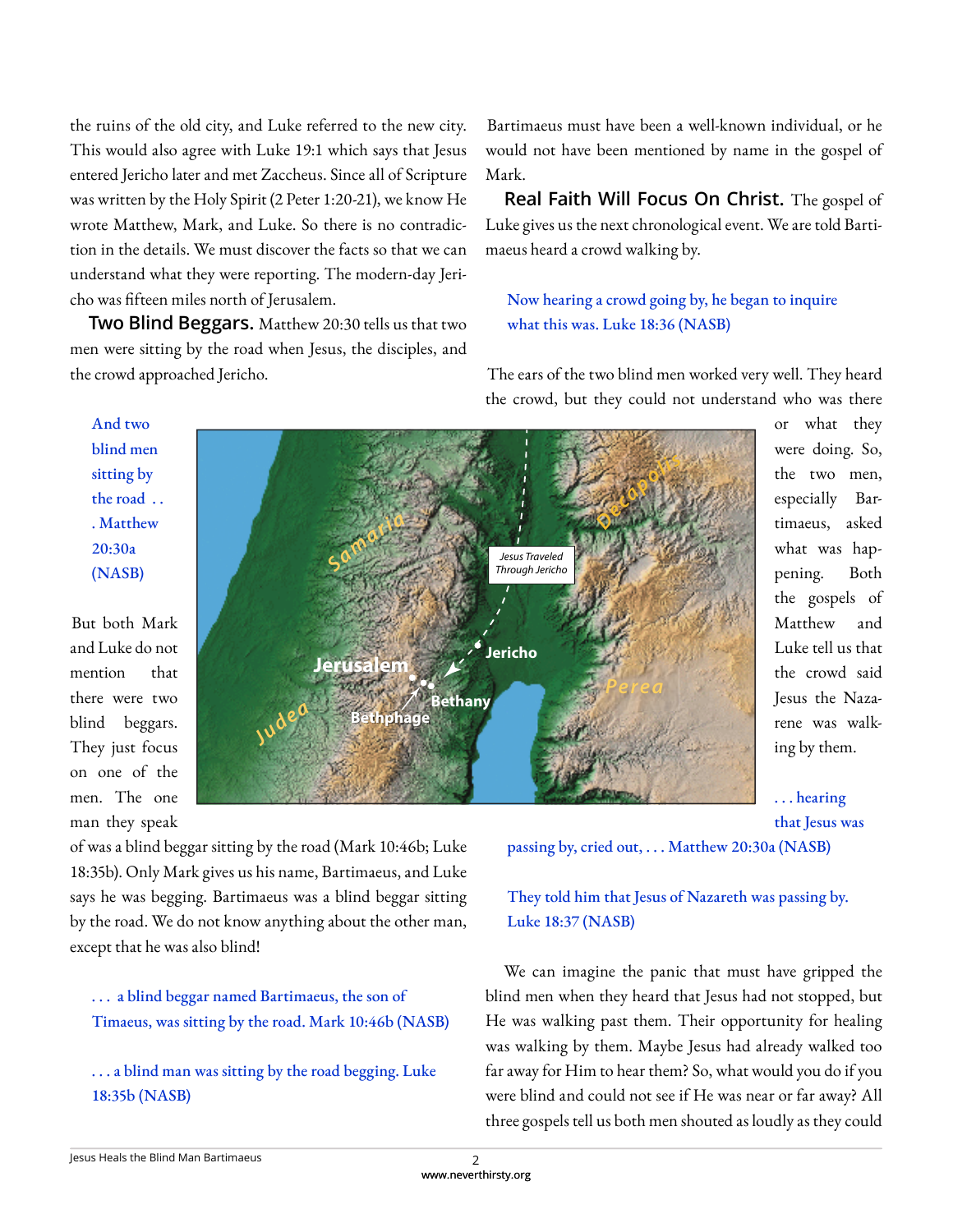asking for mercy.

Matthew and Mark use the Greek word *krazo* to tell us the blind men "cried out." The word reveals that they spoke very loudly. But the gospel of Luke uses the Greek word *boao,* which literally means to "shout or scream." That is, at least one of the blind men, Bartimaeus, was screaming as loudly as he could. There have been moments in life, when we shouted loudly. He did not want to miss this opportunity to be healed. Jesus had not stopped to talk with them. Jesus was walking past them. They did not know how far away or how close He was to them. This opportunity to be healed might never occur again.

believed in Jesus. He was like the soldier in the trench in the midst of a fierce military battle. A man once said there are no atheists in the foxholes during a war when bombs are dropping nearby. It is easy to be an atheist when you are eating a meal in the comforts of your home and enjoying yourself. It is just theory to claim that God does not exist when you cannot see Him and you think you are in control. But when your life is in danger and you cannot help yourself, then what you really believe is revealed. When someone's child is about to die and no one else can help, then the true beliefs of a person are revealed.

People reveal that they do really believe in God when they

So, Bartimaeus shouted as loudly as he could in order to be heard above the noise of the crowd. We can imagine the blind man's emotional panic. Jesus was walking away! So loudly, they begged for mercy and called Jesus the Son of David.



are in a helpless situation. This blind man's faith was revealed in his desperation. He did not just shout; he screamed for help! A man or woman who d e s p e r a t e l y believes in God, will pour out their heart to Him when they finally realize

. . . cried out, "Lord, have mercy on us, Son of David!" Matthew 20:30 (NASB)

When he heard that it was Jesus the Nazarene, he began to cry out and say, "Jesus, Son of David, have mercy on me!" Mark 10:47 (NASB)

And he called out, saying, "Jesus, Son of David, have mercy on me!" Luke 18:38 (NASB)

In his desperation, the blind man's shouting revealed that he

that no one in this universe can help them. That was true of Bartimaeus and the other blind man.

Matthew, Mark, and Luke tells us that when the men cried out, they called Jesus the Son of David (Matthew 20:30; Mark 10:47: Luke 18:38). The gospels reveal that other people also called Jesus the Son of David when they asked Him for mercy. Son of David had two meanings. First, it referred to a descendant of David (2 Samuel 13:1; 1 Chronicles 29:22; 2 Chronicles 1:1; 11:18; 13:6; 30:26; Proverbs 1:1; Ecclesiastes 1:1). The blind men were correct. The genealogies of both Joseph and Mary reveal they were descendants of King David (Matthew 1:1, 20; Luke 3:23, 31-32). The term also referred to the Messiah (2 Samuel 7:8–16; Matthew 12:23; Revela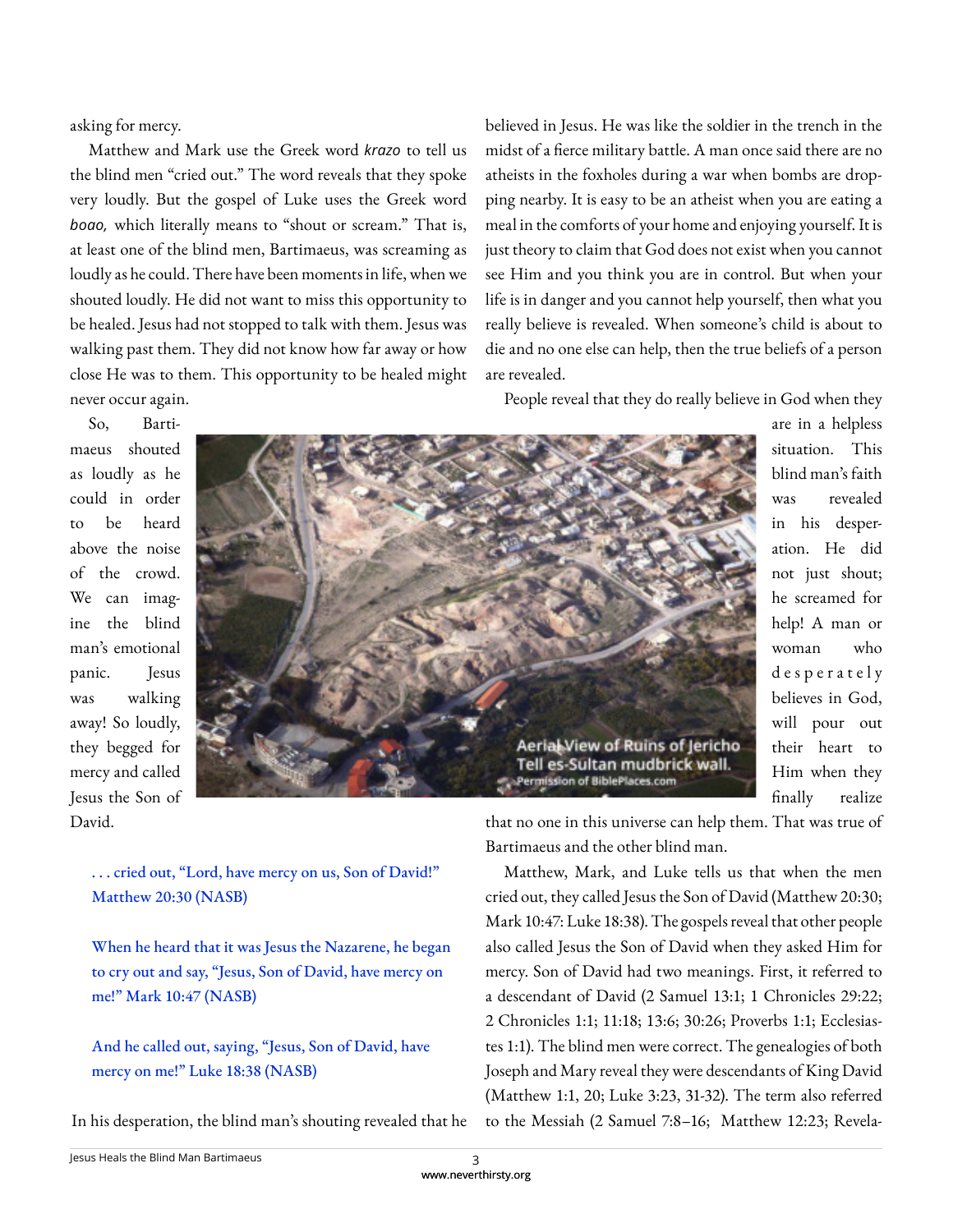tion 22:16). The Messiah was prophesied to be a descendant of King David.

It is obvious that they used Son of David with a second meaning, because no ordinary person could do the thousands of miracles that Jesus did during His ministry. It is clear from Matthew 12:22-23 that when Jesus cast out demons, that the people thought He was the Son of David or the Messiah. The gospels of Matthew, Mark, and Luke reveal that when people begged Jesus to heal them, they called Him the Son of David (Matthew 9:27; 15:22; 20:30-31; 21:9, 15; Mark 10:47, 48; 12:35; Luke 18:38-39). So they shouted loudly and begged, "Jesus, Son of David, have mercy on me!" They believed Jesus the scale from one to ten! I doubt that these men were shouting at six on the scale. I doubt they were shouting at eight either. This was their once-in-a-lifetime to be healed and so they were shouting as loudly as they could. So, the crowd did not like the screaming! All three gospels focus on this fact. The gospels tell us the crowd "sternly" told them to be quiet.

The crowd sternly told them to be quiet, but they cried out all the more, "Lord, Son of David, have mercy on us!" Matthew 20:31 (NASB)

Many were sternly telling him to be quiet, but he

was the Messiah and that He could heal them. This reveals these two blind men believed in Jesus. That was their first step to being healed. This gives us our first important fact about faith. Real faith focuses on Christ and upon who He is!



kept crying out all the more, "Son of David, have mercy on me!" Mark 10:48

Those who led the way were sternly telling him to be quiet; but he kept crying out all the more, "Son of David, have

Oh, if only we were like these two blind men when we have problems. The great lesson for us to remember is that when we are blind to the solution of our problems, we should cry out to our Savior! While the blind men did not know if Jesus would hear them, we know that our Savior hears every believer when we pray. In addition, 1 Peter 5:7 reminds us that we are to cast all of our care upon God because He cares for us! These two blind men did not know what was going to happen, but we do! Their faith was focused on Christ.

**Faith Will Persist.** The next important fact about faith is that it persists. Next we are told the crowd objected to their shouting. I imagine that some of us might have objected to the shouting too! Most likely their shouting was a ten on

mercy on me!" Luke 18:39 (NASB)

The Greek word for "sternly" has the sense of a rebuke with a threat of penalty. But these two men ignored the threat and cried out "all the more" or greatly. This seems to mean that they cried more eagerly and constantly. What an irritating experience that must have been for the crowd. I can imagine how I would feel if someone was screaming in my ear.

But we must not miss a spiritual truth. They persisted screaming greatly because they believed Jesus Christ was really the Messiah. Real faith persists. Real faith grows stronger due to conflict. Oh, it may waver briefly like a flag blown by the wind, but it will never become detached from the pole.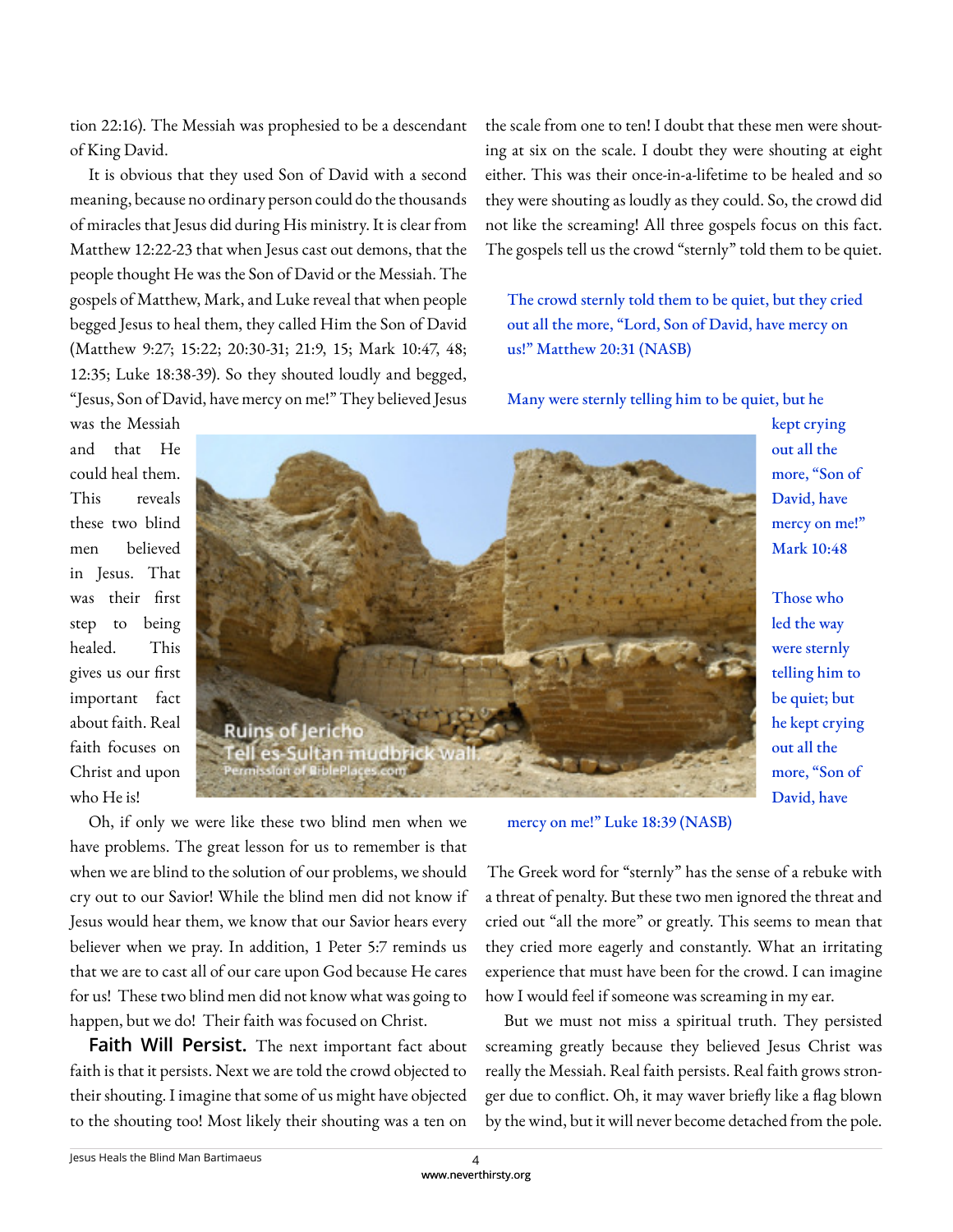So, real faith focuses on Christ. Also, real faith never detaches from Jesus. Instead, it grows stronger.

**Faith Obeys Christ.** The next important fact about faith is that it obeys. Now Jesus commanded the two blind men to come to Him. I believe that Jesus commanded them to come so that we could see that real faith obeys. The gospels tell us,

And Jesus stopped and called them . . . Matthew 20:32a (NASB)

And Jesus stopped and said, "Call him here." So they \*called the blind man, saying to him, "Take courage, stand up! He is calling for you." Throwing aside his cloak, he jumped up and came to Jesus. Mark 10:49-50 (NASB)

And Jesus stopped and commanded that he be brought to Him . . . Luke 18:40a (NASB)

The gospel of Luke says that Jesus commanded that Bartimaeus be brought or led to Him. Mark tells us that the crowd called him. This seems to be the correct understanding of "brought" to Him. So, Bartimaeus threw aside his cloak, jumped up and walked to Jesus. While Matthew does not say anything about the other blind man, it will become obvious that he came too! These two blind men are examples of real faith. Real faith focuses on Jesus. Real faith persists, and real faith obeys.

**Faith Asks Christ.** Real faith also asks for help from the one in which he or she trusts. These two blind men are examples of that fact too! The three gospels tell us that Jesus asked them, "What do you want Me to do for you?" Notice how the men answered Jesus.

And Jesus stopped and called them, and said, "What do you want Me to do for you?" They \*said to Him, "Lord, we want our eyes to be opened." Matthew 20:32-33 (NASB)

And answering him, Jesus said, "What do you want Me

to do for you?" And the blind man said to Him, "Rabboni, I want to regain my sight!" Mark 10:51 (NASB)

. . . and when he came near, He questioned him, "What do you want Me to do for you?" And he said, "Lord, I want to regain my sight!" Luke 18:40b-41 (NASB)

Apparently, one man asked, "Lord, we want our eyes to be opened," and Bartimaeus himself said, "Lord, I want to regain my sight!" One can feel the emotion and high energy these two blind beggars put into their request. After their shouting and being told to be quiet by the crowd, they asked Jesus to help them to see again. They did not ask the crowd. They did not ask each other. They asked the Son of David, their Messiah to heal them. They knew their only hope to be healed was through Jesus Christ.

The same is true for us even today. We usually visit a hospital or a doctor when we are ill. We hope they can make us well. But we forget the principle that is given to us in Psalm 127:1. The principle is that unless the Lord heals us, the medical personnel are working in vain. It says,

Unless the LORD builds the house, They labor in vain who build it; Unless the LORD guards the city, The watchman keeps awake in vain. Psalm 127:1 (NASB)

This verse reminds us that God is total control.

The Holy Spirit has also told us in James 5:13-17 to call the elders when we are sick, and have them pray for us. But notice that verse 13 reminds us that it is not the elders, nor their faith that alone heal, but it is the Lord who heals us, if He wills to do so.

And the prayer offered in faith will restore the one who is sick, and the Lord will raise him up, and if he has committed sins, they will be forgiven him. James 5:15 (NASB)

Just like the two men, they shouted. They screamed to be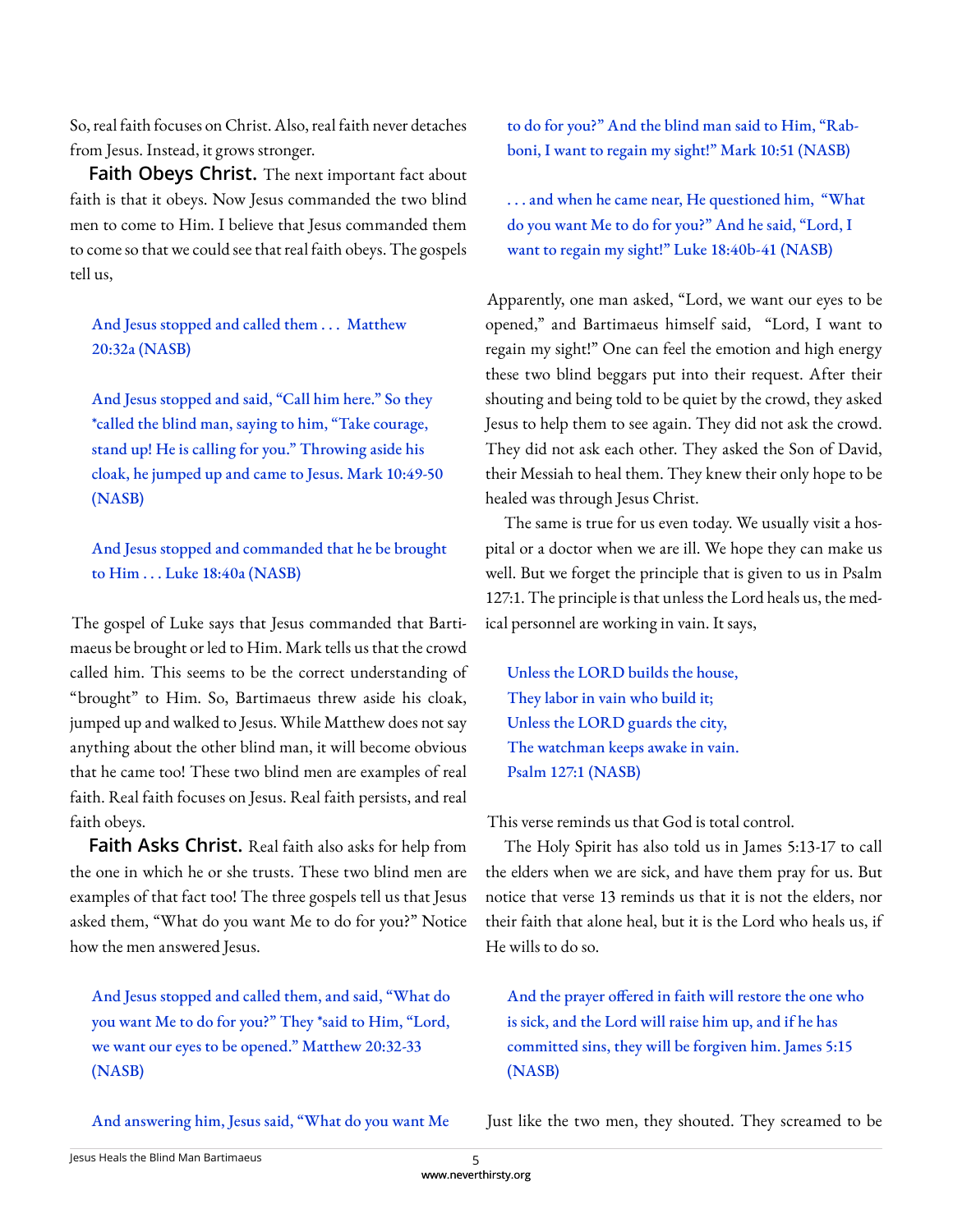

healed. They asked their Messiah to heal them. He was the only One who could heal. His name is Jesus Christ, our Savior, Lord, and God. So, real faith focuses on Jesus. Real faith persists. Real faith obeys, and real faith always seeks help from the only One who can help.

**Faith Results in Salvation.** Next, we discover that faith in Christ saves. Matthew 20:34 reveals that Jesus was moved with great emotion toward these two men. I think He was moved because He knew they greatly believed in Him. The Greek word that describes Jesus' emotion actually refers to a person's bowels.

# Moved with compassion, Jesus touched their eyes ... Matthew 20:34a (NASB)

It tells us that Jesus felt emotion for these men deep inside His bowels. We experience this occasionally. When we love someone or are moved emotionally toward a person, we feel it in our abdomen. That is the same thought as the Greek word that describes how Jesus felt toward these two blind beggars who were pleading for help! They were acting this way

because they had faith in Jesus!

The NASB's Greek translation in Mark and Luke leave us with the wrong idea as to what Jesus said. Mark 10:52 says that Jesus told them their faith had healed them.

## And Jesus said to him, "Go; your faith has made you well." Mark 10:52a (NASB)

But the translation of Luke 18:42 is a little different. It says that the men were healed and saved.

## And Jesus said unto him, Receive thy sight: thy faith hath saved thee. Luke 18:42 (NASB)

But an accurate translation of both Mark 10:52 and Luke 18:42 reveals that Jesus used the Greek word, *sozo*, which means "to be saved." That is, Jesus announced the men were saved, and also healed. In fact, the tense of "to be saved" is the perfect tense. That reveals these men had already believed in Jesus, and as a result were already spiritually saved. Then Jesus healed them.